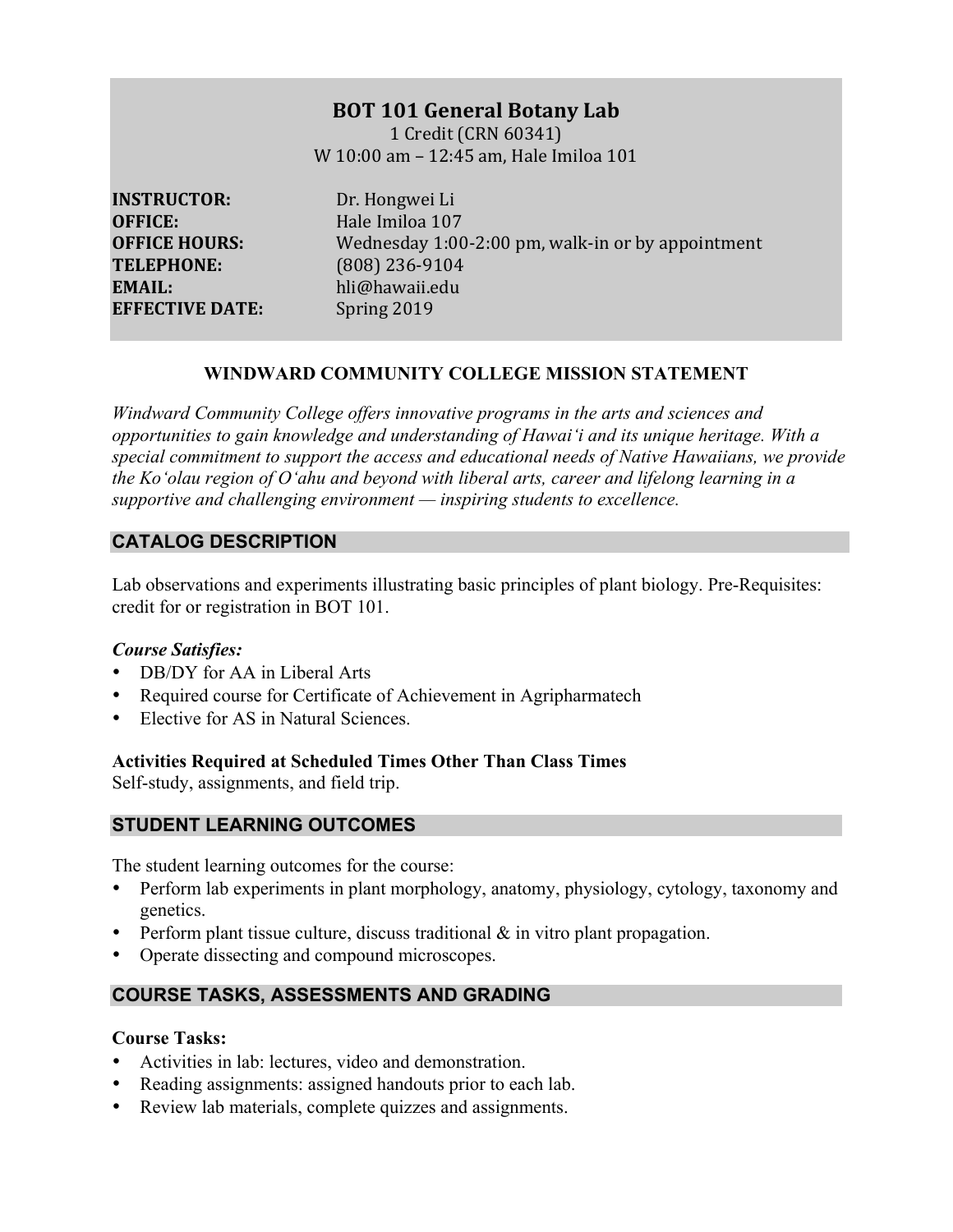- One midterm exam
	- o Make-up exam: will be permitted only by the instructor upon consideration of the evidence justifying the absence presented by the student.
	- Final Exam: is partially accumulative.
- Quizzes/assignments
	- o There are 10 quizzes/assignments will be given, and the time and content will be announced in class.
- Lab participation
	- o Based on lab attendance and lab worksheets submitted by students.
- Lab Report
	- o Write a lab report on a selected topic.
	- o The content of a lab report includes Title, Introduction, Materials and Methods, Results and **Discussions**

#### **Grading**

| <b>Tasks</b>                 | <b>Possible Points</b> |
|------------------------------|------------------------|
| Quizzes / Assignments $(10)$ | 200                    |
| Midterm Exam                 | 100                    |
| Final Exam                   | 100                    |
| Lab participation            | 50                     |
| Lab Report                   | 50                     |
| Total possible points        | 500                    |

• Grading is based on the percentage of total points earned. Final Grades will be assigned as follows:

| $A = 90 - 100\%$ | $B = 80 - 89\%$ |                |
|------------------|-----------------|----------------|
| $C = 70 - 79\%$  | D $60 - 69\%$   | $F = 0 - 59\%$ |

I (incomplete) grade is given at the instructor's option when a student has failed to complete a small part of a course because of circumstances beyond his or her control. The student is expected to complete the course by the designated deadline in the succeeding semester. If this is not done, the I grade will revert to the contingency grade identified by the instructor.

### **LEARNING RESOURCES**

Lab manuals and reading materials:

• https://laulima.hawaii.edu/

### **DISABILITIES ACCOMMODATIONS**

If you have a physical, sensory, health, cognitive, or mental health disability that could limit your ability to fully participate in this class, you are encouraged to contact the Disability Specialist Counselor to discuss reasonable accommodations that will help you succeed in this class. Ann Lemke can be reached at 235-7448, lemke@hawaii.edu, or you may stop by Hale 'Ākoakoa 213 for more information.